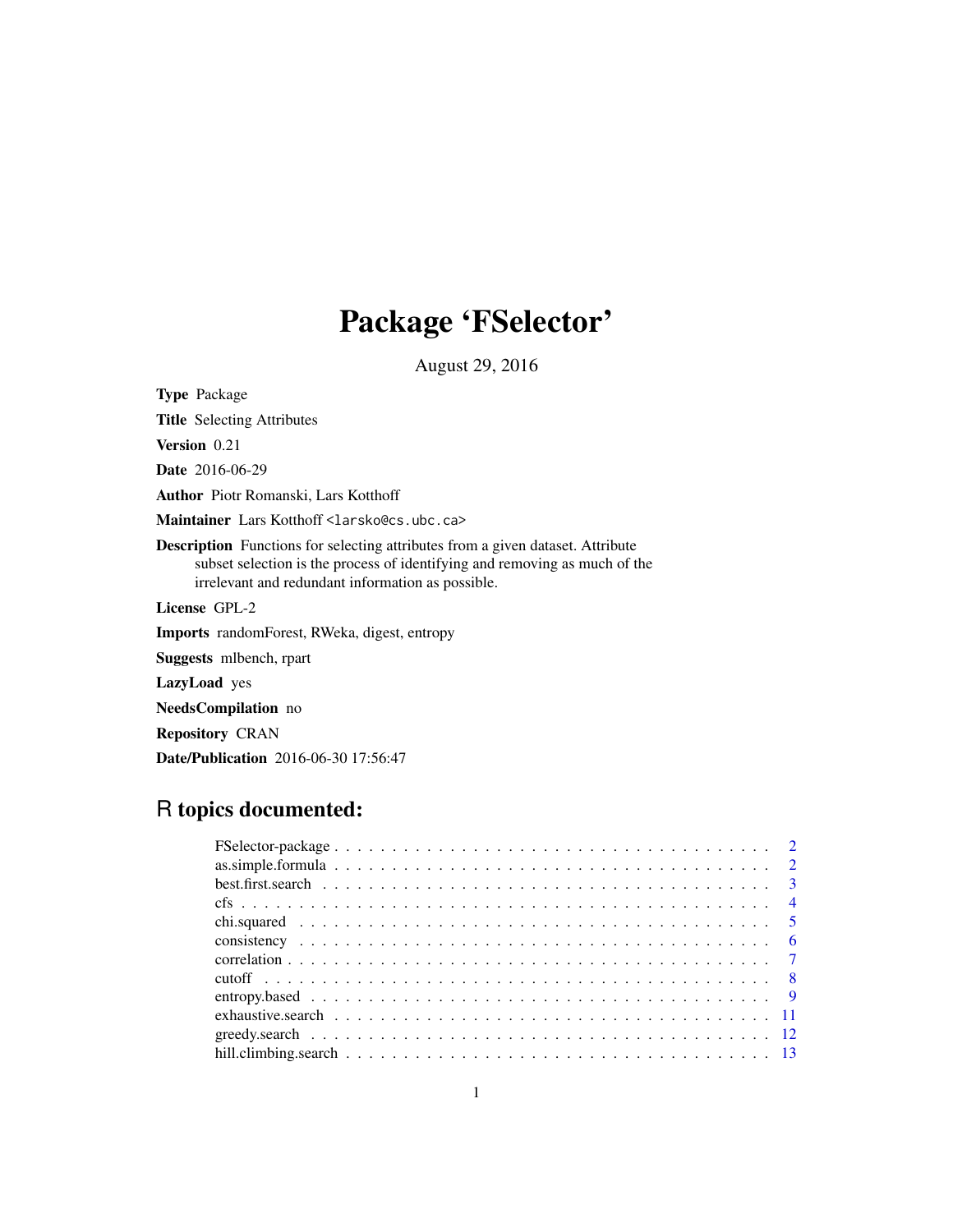<span id="page-1-0"></span>

| Index | 18 |
|-------|----|

FSelector-package *Package for selecting attributes*

## Description

Package containing functions for selecting attributes from a given dataset and a destination attribute.

## Details

| Package:  | <b>FSelector</b> |
|-----------|------------------|
| Type:     | Package          |
| Version:  | 0.19             |
| Date:     | 2013-02-28       |
| License:  | GPL              |
| LazyLoad: | yes              |

This package contains:

- -Algorithms for filtering attributes: cfs, chi.squared, information.gain, gain.ratio, symmetrical.uncertainty, linear.correlation, rank.correlation, oneR, relief, consistency, random.forest.importance
- -Algorithms for wrapping classifiers and search attribute subset space: best.first.search, backward.search, forward.search, hill.climbing.search
- -Algorithm for choosing a subset of attributes based on attributes' weights: cutoff.k, cutoff.k.percent, cutoff.biggest.diff
- -Algorithm for creating formulas: as.simple.formula

## Author(s)

Piotr Romanski Maintainer: Lars Kotthoff <larsko@4c.ucc.ie>

as.simple.formula *Converting to formulas*

## Description

Converts character vector of atrributes' names and destination attribute's name to a simple formula.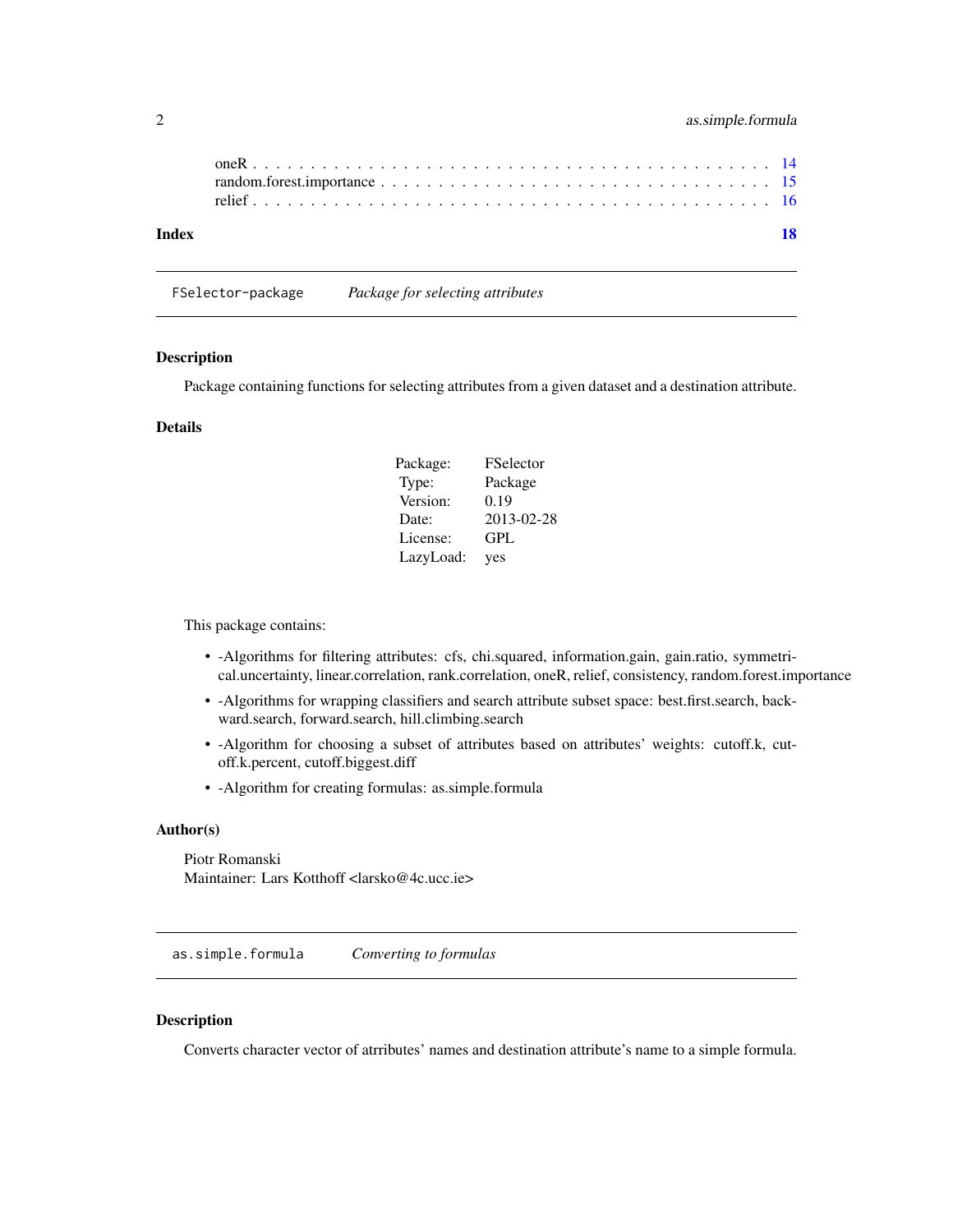## <span id="page-2-0"></span>best.first.search 3

## Usage

as.simple.formula(attributes, class)

#### Arguments

| attributes | character vector of attributes' names |
|------------|---------------------------------------|
| class      | name of destination attribute         |

## Value

A simple formula like "class  $\sim$  attr1 + attr2"

## Author(s)

Piotr Romanski

## Examples

```
data(iris)
result <- cfs(Species ~ ., iris)
f <- as.simple.formula(result, "Species")
```
<span id="page-2-1"></span>best.first.search *Best-first search*

## Description

The algorithm for searching atrribute subset space.

## Usage

```
best.first.search(attributes, eval.fun, max.backtracks = 5)
```
## Arguments

| attributes | a character vector of all attributes to search in                                                                                                 |
|------------|---------------------------------------------------------------------------------------------------------------------------------------------------|
| eval.fun   | a function taking as first parameter a character vector of all attributes and return-<br>ing a numeric indicating how important a given subset is |
|            | max.backtracks an integer indicating a maximum allowed number of backtracks, default is 5                                                         |

## Details

The algorithm is similar to forward. search besides the fact that is chooses the best node from all already evaluated ones and evaluates it. The selection of the best node is repeated approximately max.brackets times in case no better node found.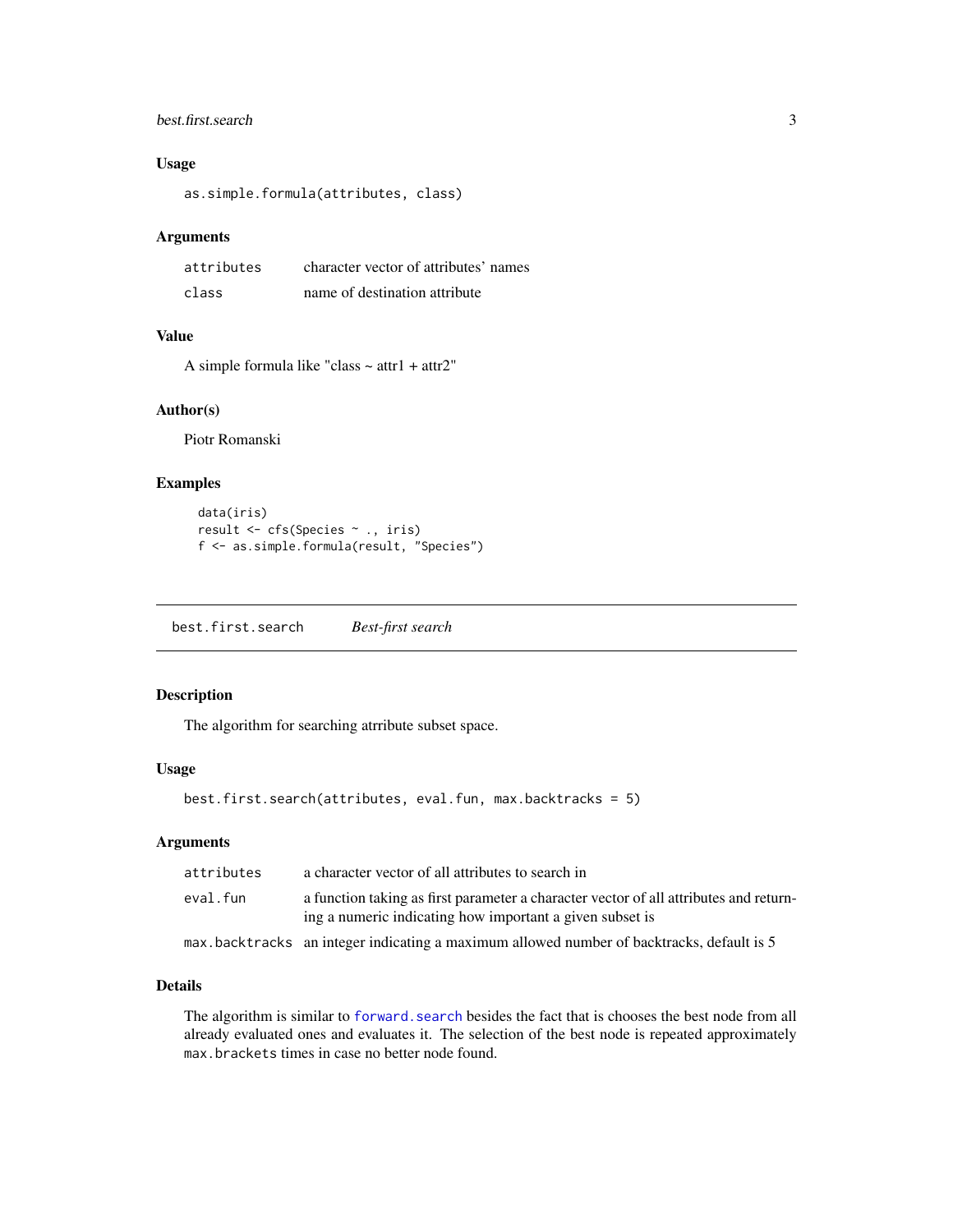## <span id="page-3-0"></span>Value

A character vector of selected attributes.

## Author(s)

Piotr Romanski

## See Also

[forward.search](#page-11-1), [backward.search](#page-11-1), [hill.climbing.search](#page-12-1), [exhaustive.search](#page-10-1)

#### Examples

```
library(rpart)
data(iris)
evaluator <- function(subset) {
  #k-fold cross validation
 k \leq -5splits <- runif(nrow(iris))
 results = sapply(1:k, function(i) {
    test.idx <- (splits >= (i - 1) / k) & (splits < i / k)
    train.idx <- !test.idx
    test <- iris[test.idx, , drop=FALSE]
    train <- iris[train.idx, , drop=FALSE]
    tree <- rpart(as.simple.formula(subset, "Species"), train)
    error.rate = sum(test$Species != predict(tree, test, type="c")) / nrow(test)
    return(1 - error.rate)
  })
  print(subset)
 print(mean(results))
 return(mean(results))
}
subset <- best.first.search(names(iris)[-5], evaluator)
f <- as.simple.formula(subset, "Species")
print(f)
```
cfs *CFS filter*

#### Description

The algorithm finds attribute subset using correlation and entropy measures for continous and discrete data.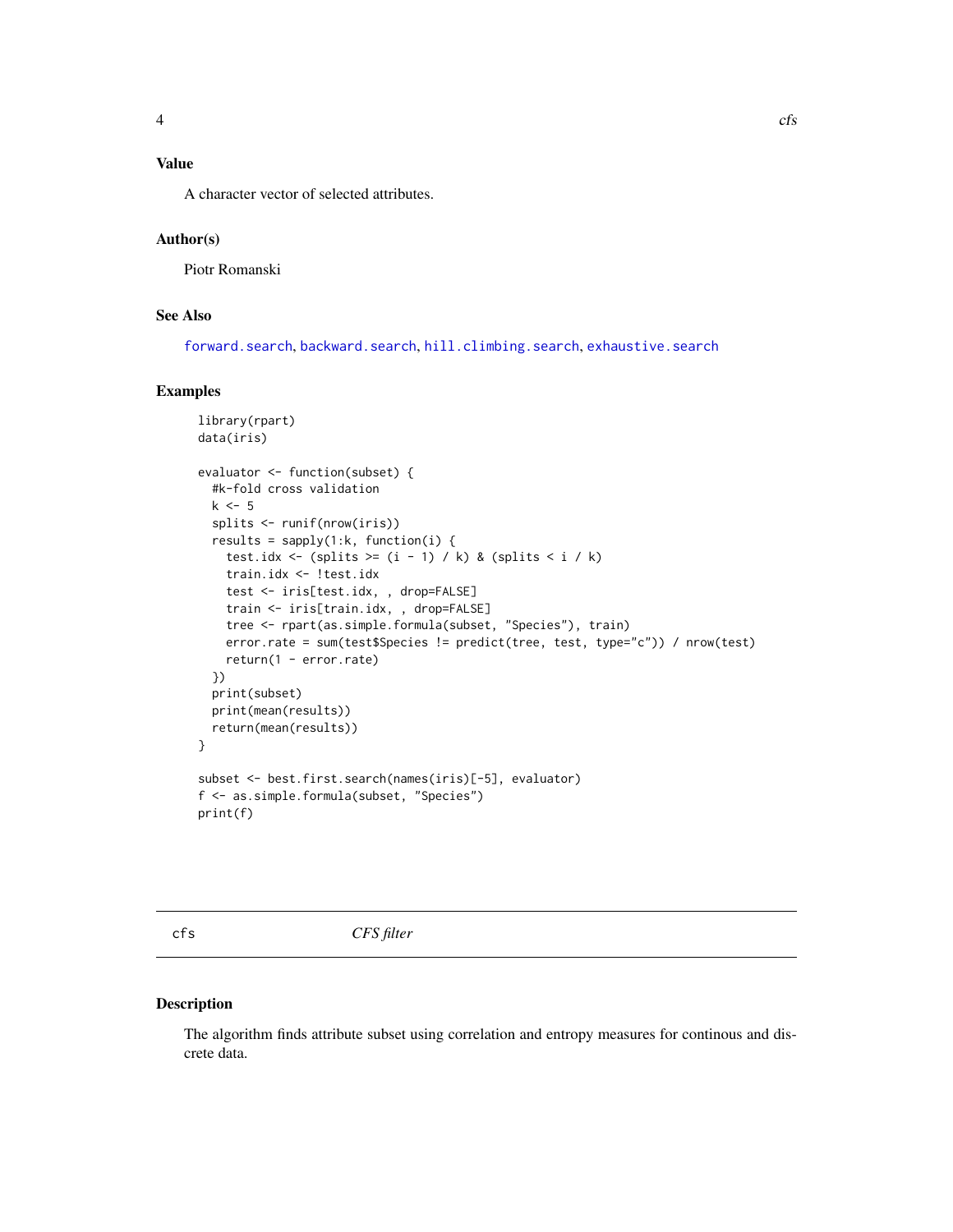## <span id="page-4-0"></span>chi.squared 5

## Usage

cfs(formula, data)

## Arguments

| formula | a symbolic description of a model |
|---------|-----------------------------------|
| data    | data to process                   |

## Details

The alorithm makes use of [best.first.search](#page-2-1) for searching the attribute subset space.

## Value

a character vector containing chosen attributes

### Author(s)

Piotr Romanski

## See Also

[best.first.search](#page-2-1)

## Examples

```
data(iris)
subset <- cfs(Species~., iris)
f <- as.simple.formula(subset, "Species")
print(f)
```
chi.squared *Chi-squared filter*

#### Description

The algorithm finds weights of discrete attributes basing on a chi-squared test.

## Usage

```
chi.squared(formula, data)
```
#### Arguments

| formula | a symbolic description of a model |
|---------|-----------------------------------|
| data    | a symbolic description of a model |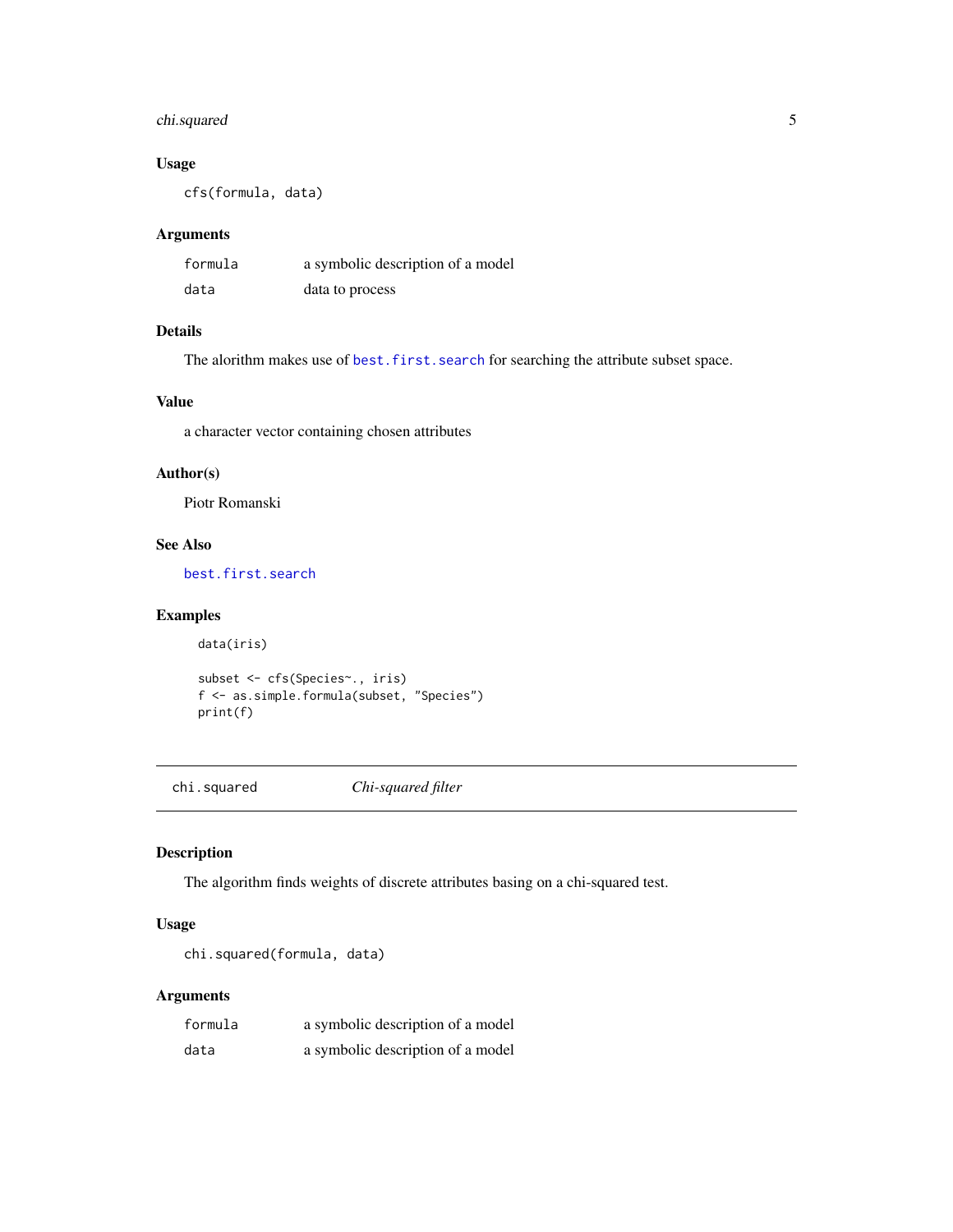## <span id="page-5-0"></span>Details

The result is equal to Cramer's V coefficient between source attributes and destination attribute.

### Value

a data.frame containing the worth of attributes in the first column and their names as row names

#### Author(s)

Piotr Romanski

## Examples

```
library(mlbench)
data(HouseVotes84)
weights <- chi.squared(Class~., HouseVotes84)
print(weights)
subset <- cutoff.k(weights, 5)
f <- as.simple.formula(subset, "Class")
print(f)
```
consistency *Consistency-based filter*

## Description

The algorithm finds attribute subset using consistency measure for continous and discrete data.

## Usage

```
consistency(formula, data)
```
### Arguments

| formula | a symbolic description of a model |
|---------|-----------------------------------|
| data    | data to process                   |

### Details

The alorithm makes use of [best.first.search](#page-2-1) for searching the attribute subset space.

## Value

a character vector containing chosen attributes

## Author(s)

Piotr Romanski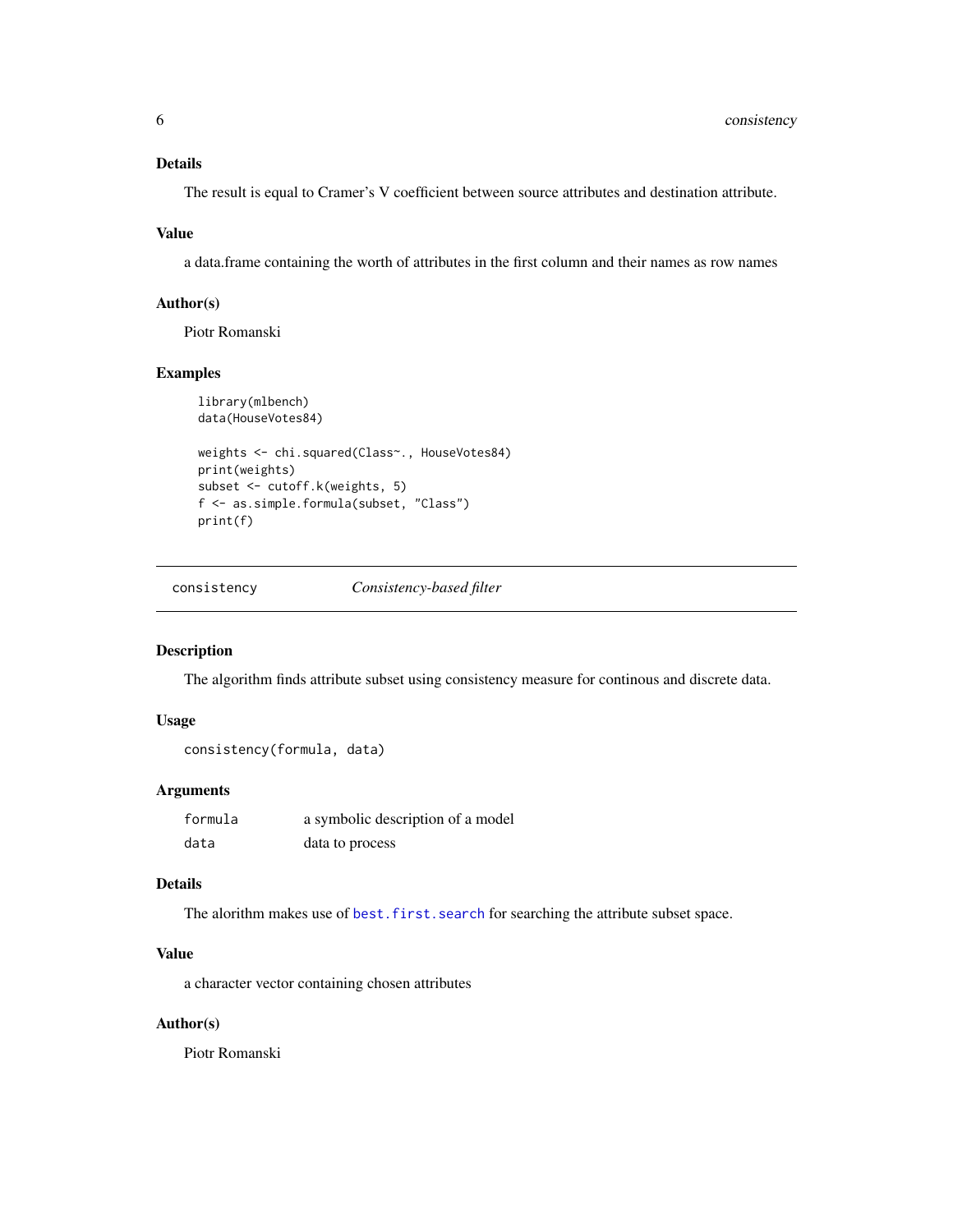#### <span id="page-6-0"></span>correlation 7

## See Also

[best.first.search](#page-2-1)

#### Examples

```
## Not run:
 library(mlbench)
 data(HouseVotes84)
 subset <- consistency(Class~., HouseVotes84)
 f <- as.simple.formula(subset, "Class")
 print(f)
```

```
## End(Not run)
```
correlation *Correlation filter*

## Description

The algorithm finds weights of continous attributes basing on their correlation with continous class attribute.

## Usage

linear.correlation(formula, data) rank.correlation(formula, data)

## Arguments

| formula | a symbolic description of a model |
|---------|-----------------------------------|
| data    | data to process                   |

### Details

linear.correlation uses Pearson's correlation rank.correlation uses Spearman's correlation Rows with NA values are not taken into consideration.

## Value

a data.frame containing the worth of attributes in the first column and their names as row names

## Author(s)

Piotr Romanski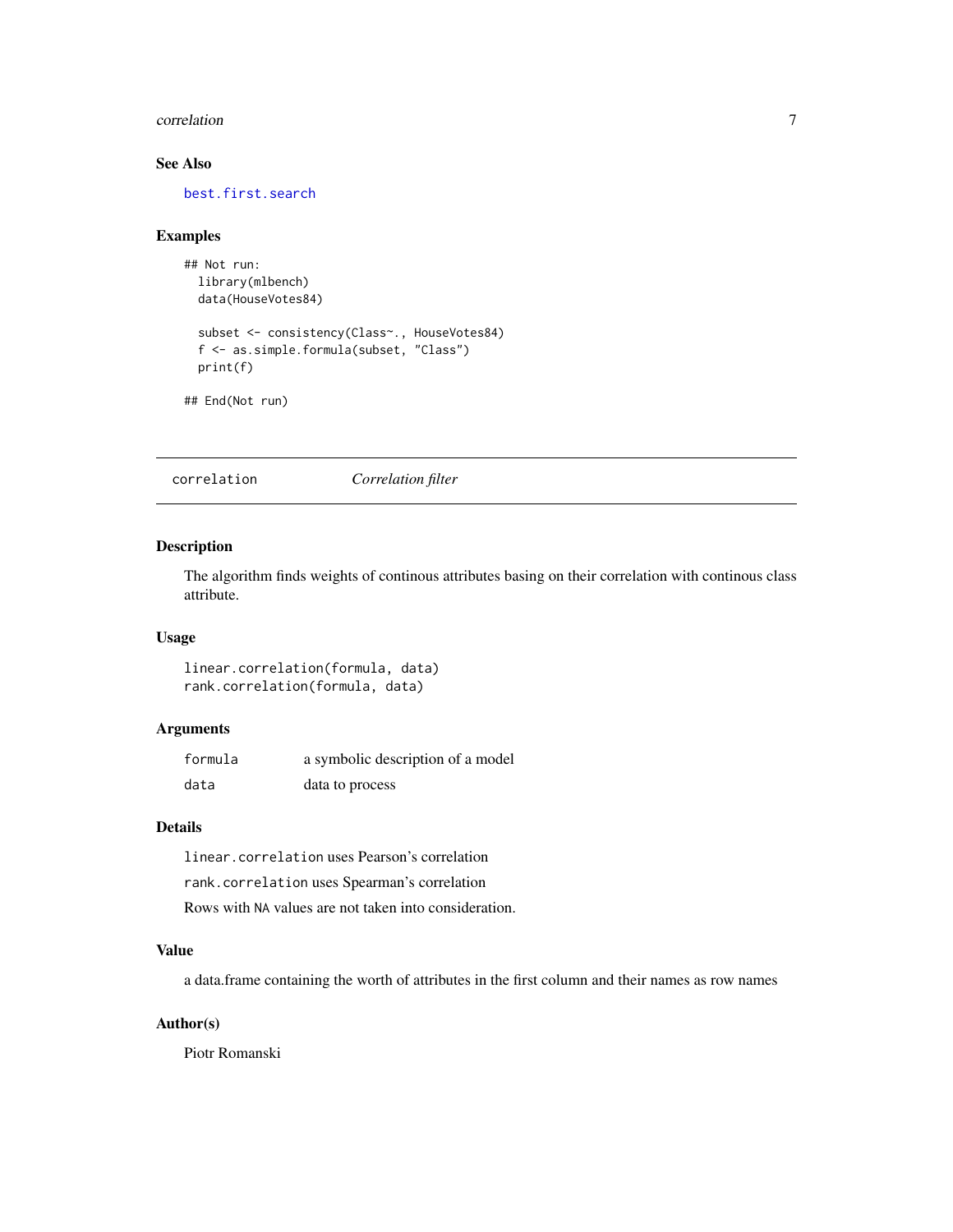8 cutoff and the contract of the contract of the contract of the contract of the contract of the contract of the contract of the contract of the contract of the contract of the contract of the contract of the contract of t

## Examples

```
library(mlbench)
data(BostonHousing)
d=BostonHousing[-4] # only numeric variables
weights <- linear.correlation(medv~., d)
print(weights)
subset <- cutoff.k(weights, 3)
f <- as.simple.formula(subset, "medv")
print(f)
weights <- rank.correlation(medv~., d)
print(weights)
subset <- cutoff.k(weights, 3)
f <- as.simple.formula(subset, "medv")
print(f)
```

```
cutoff Cutoffs
```
## Description

The algorithms select a subset from a ranked attributes.

## Usage

```
cutoff.k(attrs, k)
cutoff.k.percent(attrs, k)
cutoff.biggest.diff(attrs)
```
## Arguments

| attrs        | a data frame containing ranks for attributes in the first column and their names                     |
|--------------|------------------------------------------------------------------------------------------------------|
|              | as row names                                                                                         |
| $\mathsf{k}$ | a positive integer in case of cutoff, k and a numeric between 0 and 1 in case of<br>cutoff.k.percent |

## Details

cutoff.k chooses k best attributes

cutoff.k.percent chooses best k \* 100% of attributes

cutoff.biggest.diff chooses a subset of attributes which are significantly better than other.

## Value

A character vector containing selected attributes.

<span id="page-7-0"></span>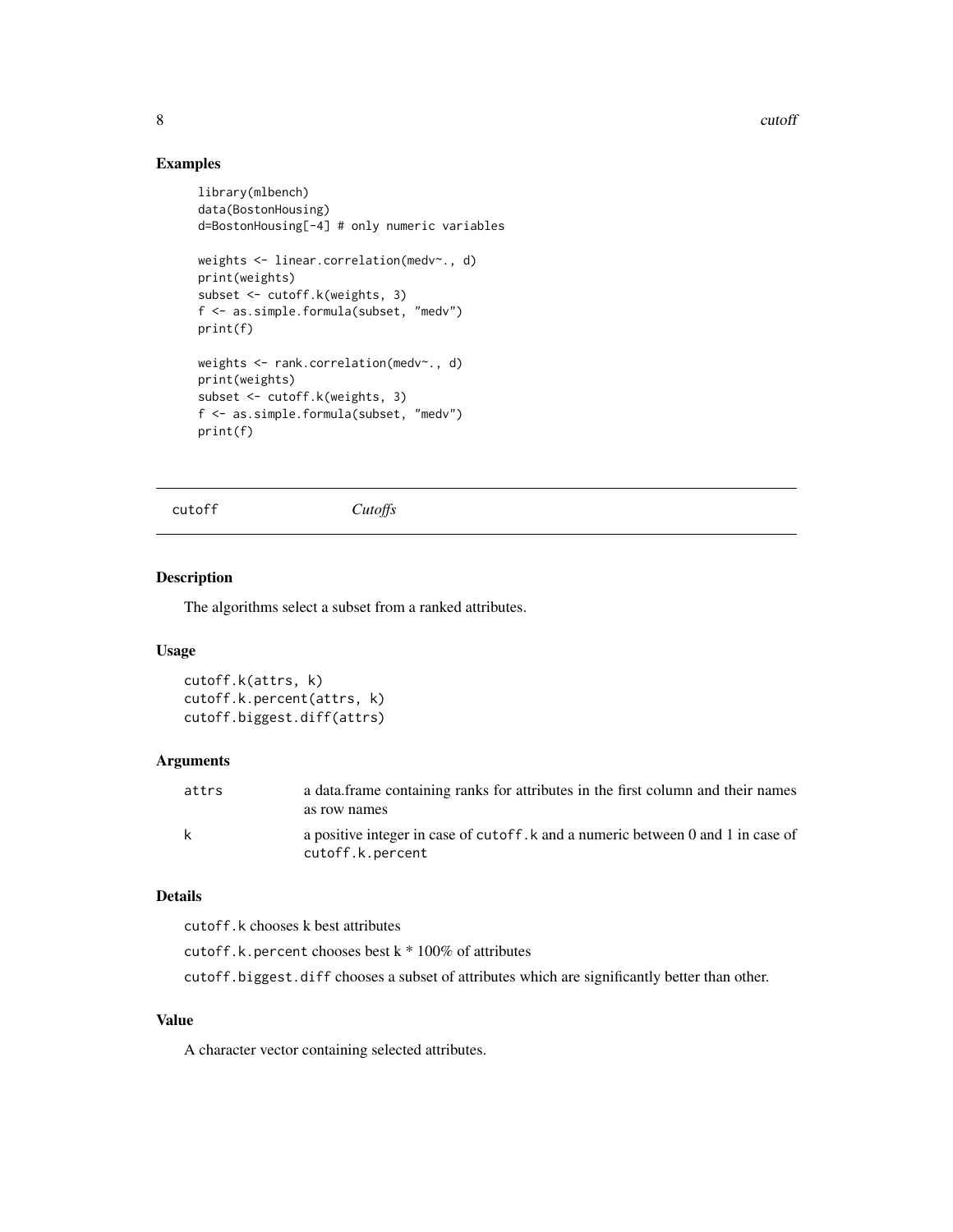## <span id="page-8-0"></span>entropy.based 9

## Author(s)

Piotr Romanski

## Examples

```
data(iris)
weights <- information.gain(Species~., iris)
print(weights)
subset <- cutoff.k(weights, 1)
f <- as.simple.formula(subset, "Species")
print(f)
subset <- cutoff.k.percent(weights, 0.75)
f <- as.simple.formula(subset, "Species")
print(f)
subset <- cutoff.biggest.diff(weights)
f <- as.simple.formula(subset, "Species")
print(f)
```

| entropy.based | Entropy-based filters |
|---------------|-----------------------|
|---------------|-----------------------|

## Description

The algorithms find weights of discrete attributes basing on their correlation with continous class attribute.

## Usage

```
information.gain(formula, data, unit)
gain.ratio(formula, data, unit)
symmetrical.uncertainty(formula, data, unit)
```
## Arguments

| formula | A symbolic description of a model.                               |
|---------|------------------------------------------------------------------|
| data    | Data to process.                                                 |
| unit    | Unit for computing entropy (passed to entropy. Default is "log". |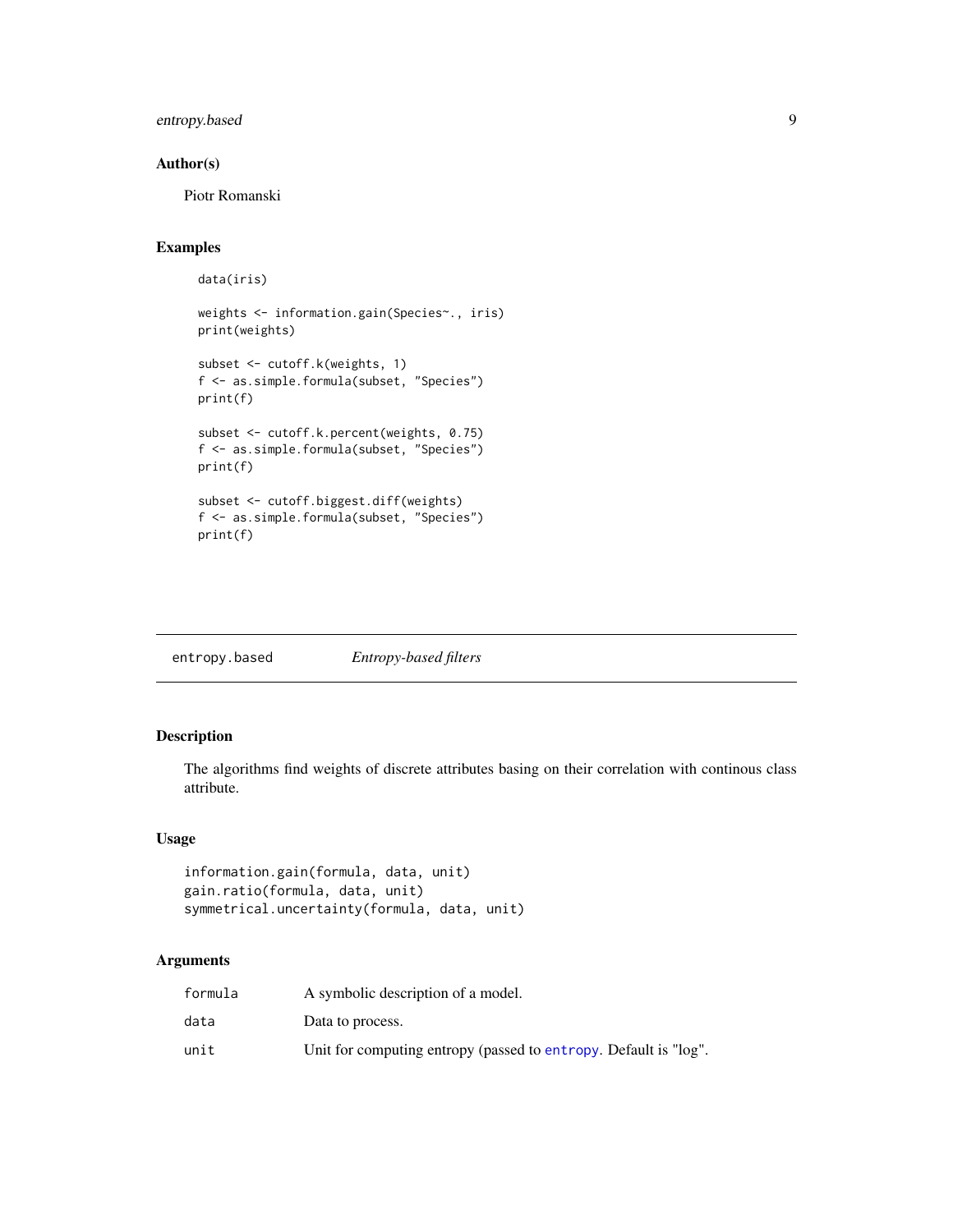## Details

.

information.gain is

$$
H(Class) + H(Attribute) - H(Class,Attribute)
$$

gain.ratio is

$$
\frac{H(Class) + H(Attribute) - H(Class,Attribute)}{H(Attribute)}
$$

symmetrical.uncertainty is

$$
2\frac{H(Class) + H(Attribute) - H(Class,Attribute)}{H(Attribute) + H(Class)}
$$

#### Value

a data.frame containing the worth of attributes in the first column and their names as row names

## Author(s)

Piotr Romanski, Lars Kotthoff

## Examples

```
data(iris)
weights <- information.gain(Species~., iris)
print(weights)
subset <- cutoff.k(weights, 2)
f <- as.simple.formula(subset, "Species")
print(f)
weights <- information.gain(Species~., iris, unit = "log2")
print(weights)
weights <- gain.ratio(Species~., iris)
print(weights)
subset <- cutoff.k(weights, 2)
f <- as.simple.formula(subset, "Species")
print(f)
weights <- symmetrical.uncertainty(Species~., iris)
print(weights)
subset <- cutoff.biggest.diff(weights)
f <- as.simple.formula(subset, "Species")
print(f)
```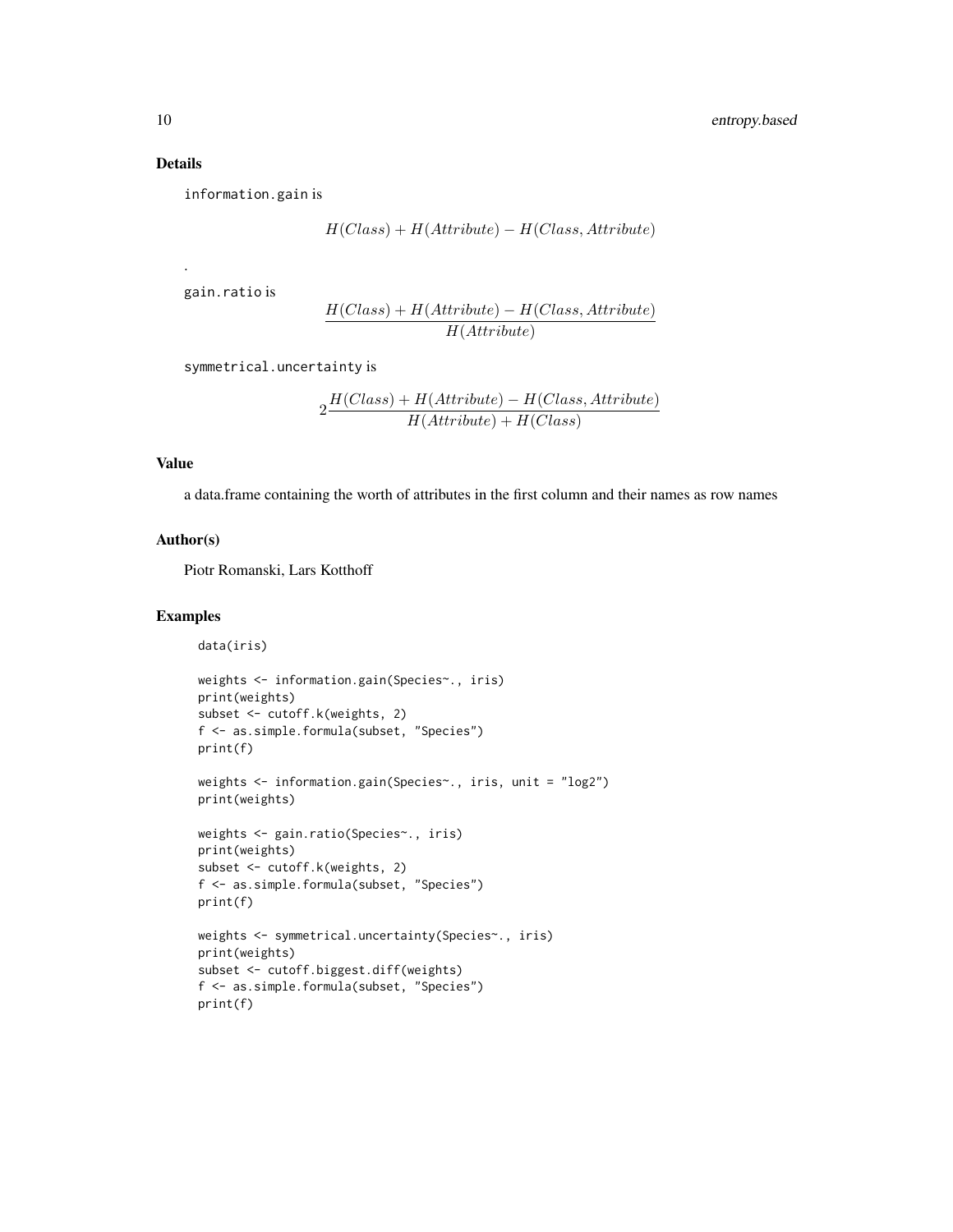<span id="page-10-1"></span><span id="page-10-0"></span>exhaustive.search *Exhaustive search*

## Description

The algorithm for searching atrribute subset space.

#### Usage

exhaustive.search(attributes, eval.fun)

## Arguments

| attributes | a character vector of all attributes to search in                                     |
|------------|---------------------------------------------------------------------------------------|
| eval.fun   | a function taking as first parameter a character vector of all attributes and return- |
|            | ing a numeric indicating how important a given subset is                              |

## Details

The algorithm searches the whole attribute subset space in breadth-first order.

## Value

A character vector of selected attributes.

## Author(s)

Piotr Romanski

## See Also

[forward.search](#page-11-1), [backward.search](#page-11-1), [best.first.search](#page-2-1), [hill.climbing.search](#page-12-1)

## Examples

```
library(rpart)
data(iris)
evaluator <- function(subset) {
  #k-fold cross validation
 k \leq -5splits <- runif(nrow(iris))
 results = sapply(1:k, function(i) {
    test.idx <- (splits >= (i - 1) / k) & (splits < i / k)
    train.idx <- !test.idx
    test <- iris[test.idx, , drop=FALSE]
    train <- iris[train.idx, , drop=FALSE]
    tree <- rpart(as.simple.formula(subset, "Species"), train)
    error.rate = sum(test$Species != predict(tree, test, type="c")) / nrow(test)
```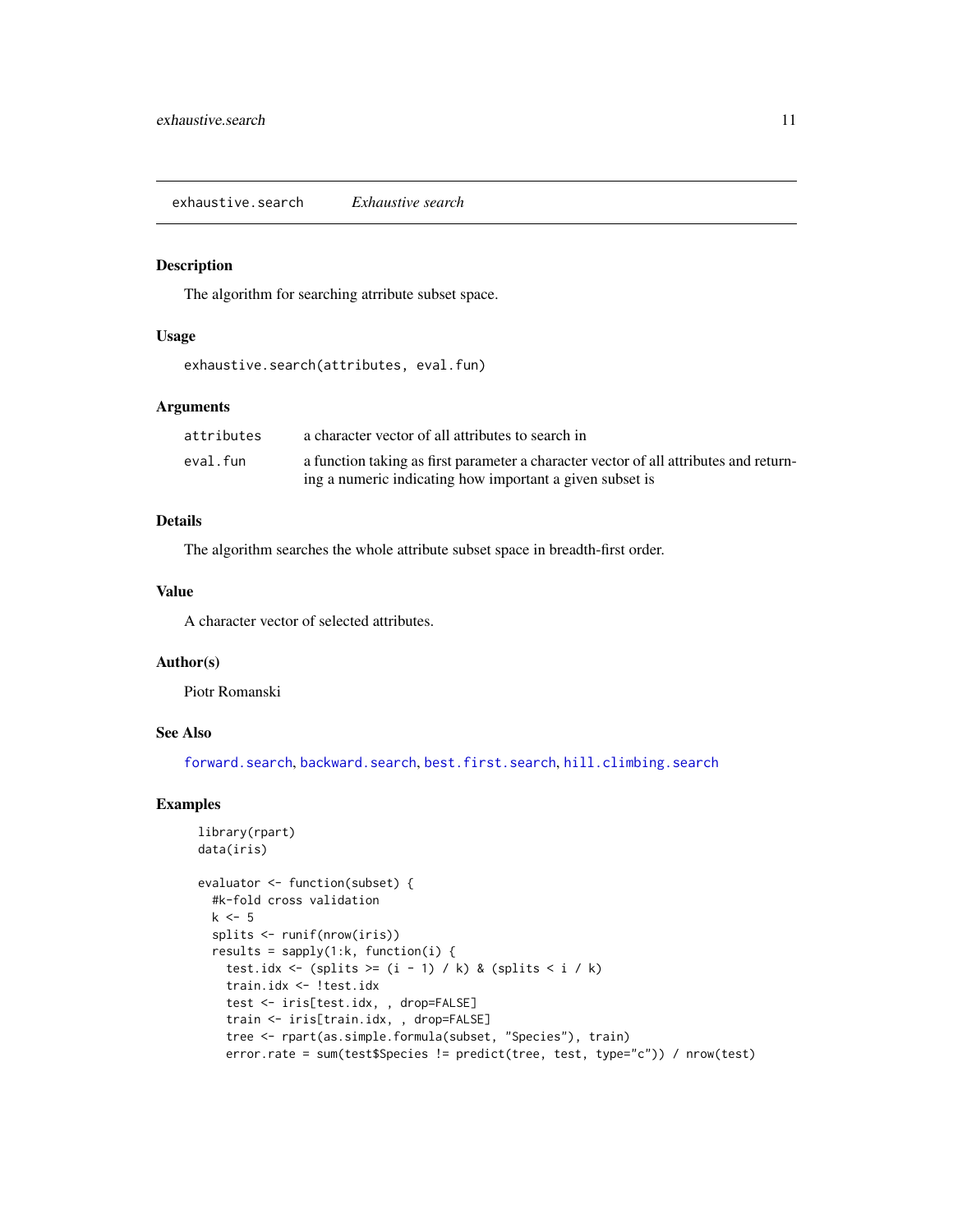## <span id="page-11-0"></span>12 greedy.search

```
return(1 - error.rate)
  })
  print(subset)
  print(mean(results))
  return(mean(results))
}
subset <- exhaustive.search(names(iris)[-5], evaluator)
f <- as.simple.formula(subset, "Species")
print(f)
```
greedy.search *Greedy search*

#### <span id="page-11-1"></span>Description

The algorithms for searching atrribute subset space.

#### Usage

```
backward.search(attributes, eval.fun)
forward.search(attributes, eval.fun)
```
## Arguments

| attributes | a character vector of all attributes to search in                                     |
|------------|---------------------------------------------------------------------------------------|
| eval.fun   | a function taking as first parameter a character vector of all attributes and return- |
|            | ing a numeric indicating how important a given subset is                              |

## Details

These algorithms implement greedy search. At first, the algorithms expand starting node, evaluate its children and choose the best one which becomes a new starting node. This process goes only in one direction. forward.search starts from an empty and backward.search from a full set of attributes.

## Value

A character vector of selected attributes.

#### Author(s)

Piotr Romanski

#### See Also

[best.first.search](#page-2-1), [hill.climbing.search](#page-12-1), [exhaustive.search](#page-10-1)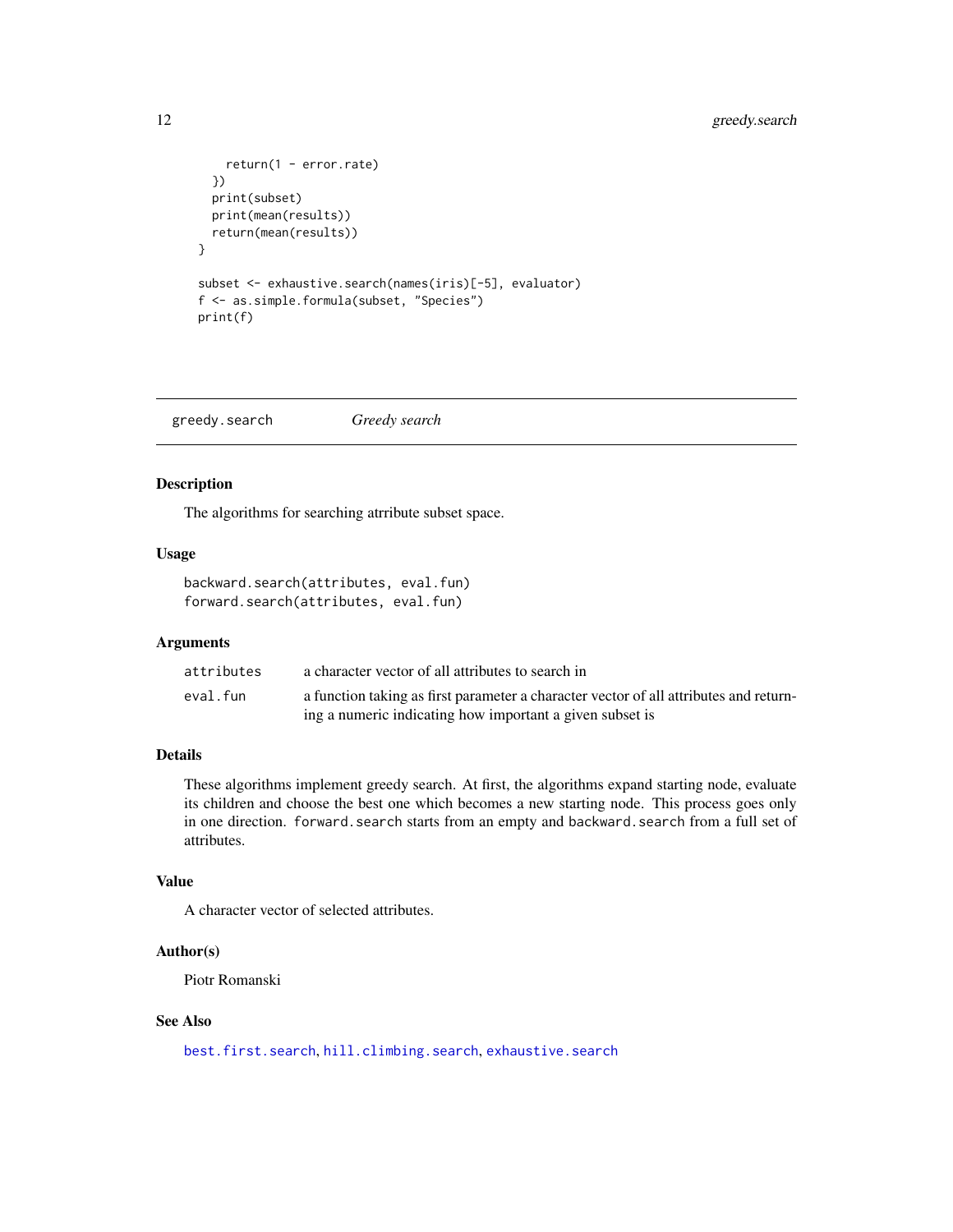## <span id="page-12-0"></span>hill.climbing.search 13

## Examples

```
library(rpart)
data(iris)
evaluator <- function(subset) {
  #k-fold cross validation
 k \leq -5splits <- runif(nrow(iris))
 results = sapply(1:k, function(i)) {
    test.idx <- (splits >= (i - 1) / k) & (splits < i / k)
    train.idx <- !test.idx
    test <- iris[test.idx, , drop=FALSE]
    train <- iris[train.idx, , drop=FALSE]
    tree <- rpart(as.simple.formula(subset, "Species"), train)
    error.rate = sum(test$Species != predict(tree, test, type="c")) / nrow(test)
    return(1 - error.rate)
  })
 print(subset)
 print(mean(results))
 return(mean(results))
}
subset <- forward.search(names(iris)[-5], evaluator)
f <- as.simple.formula(subset, "Species")
print(f)
```

```
hill.climbing.search Hill climbing search
```
### Description

The algorithm for searching atrribute subset space.

#### Usage

```
hill.climbing.search(attributes, eval.fun)
```
#### Arguments

| attributes | a character vector of all attributes to search in                                     |
|------------|---------------------------------------------------------------------------------------|
| eval.fun   | a function taking as first parameter a character vector of all attributes and return- |
|            | ing a numeric indicating how important a given subset is                              |

## Details

The algorithm starts with a random attribute set. Then it evaluates all its neighbours and chooses the best one. It might be susceptible to local maximum.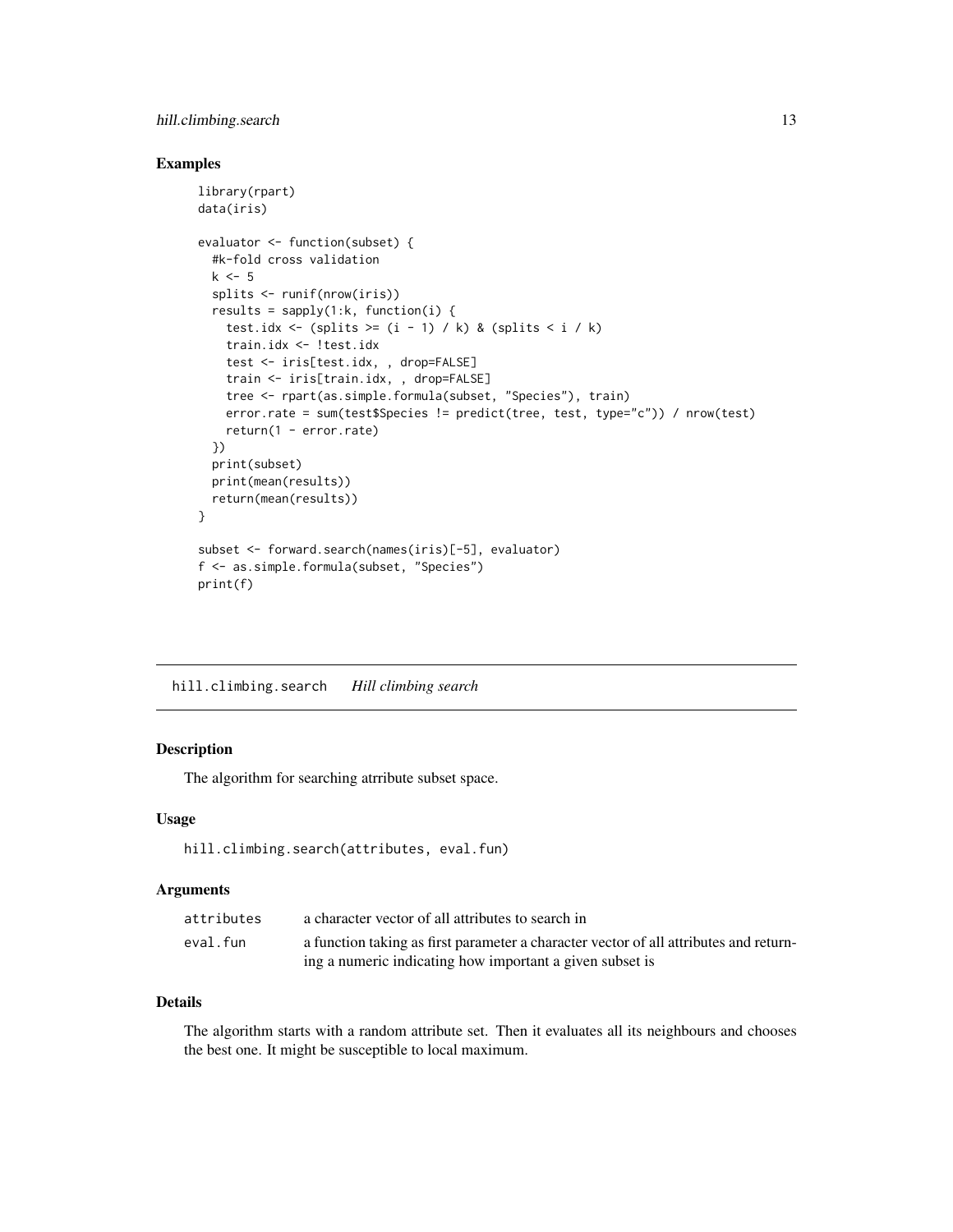## <span id="page-13-0"></span>Value

A character vector of selected attributes.

## Author(s)

Piotr Romanski

## See Also

[forward.search](#page-11-1), [backward.search](#page-11-1), [best.first.search](#page-2-1), [exhaustive.search](#page-10-1)

#### Examples

```
library(rpart)
data(iris)
evaluator <- function(subset) {
  #k-fold cross validation
 k \leq -5splits <- runif(nrow(iris))
 results = sapply(1:k, function(i) {
    test.idx <- (splits >= (i - 1) / k) & (splits < i / k)
    train.idx <- !test.idx
    test <- iris[test.idx, , drop=FALSE]
    train <- iris[train.idx, , drop=FALSE]
    tree <- rpart(as.simple.formula(subset, "Species"), train)
    error.rate = sum(test$Species != predict(tree, test, type="c")) / nrow(test)
    return(1 - error.rate)
 })
  print(subset)
  print(mean(results))
  return(mean(results))
}
subset <- hill.climbing.search(names(iris)[-5], evaluator)
f <- as.simple.formula(subset, "Species")
print(f)
```
oneR *OneR algorithm*

#### Description

The algorithms find weights of discrete attributes basing on very simple association rules involving only one attribute in condition part.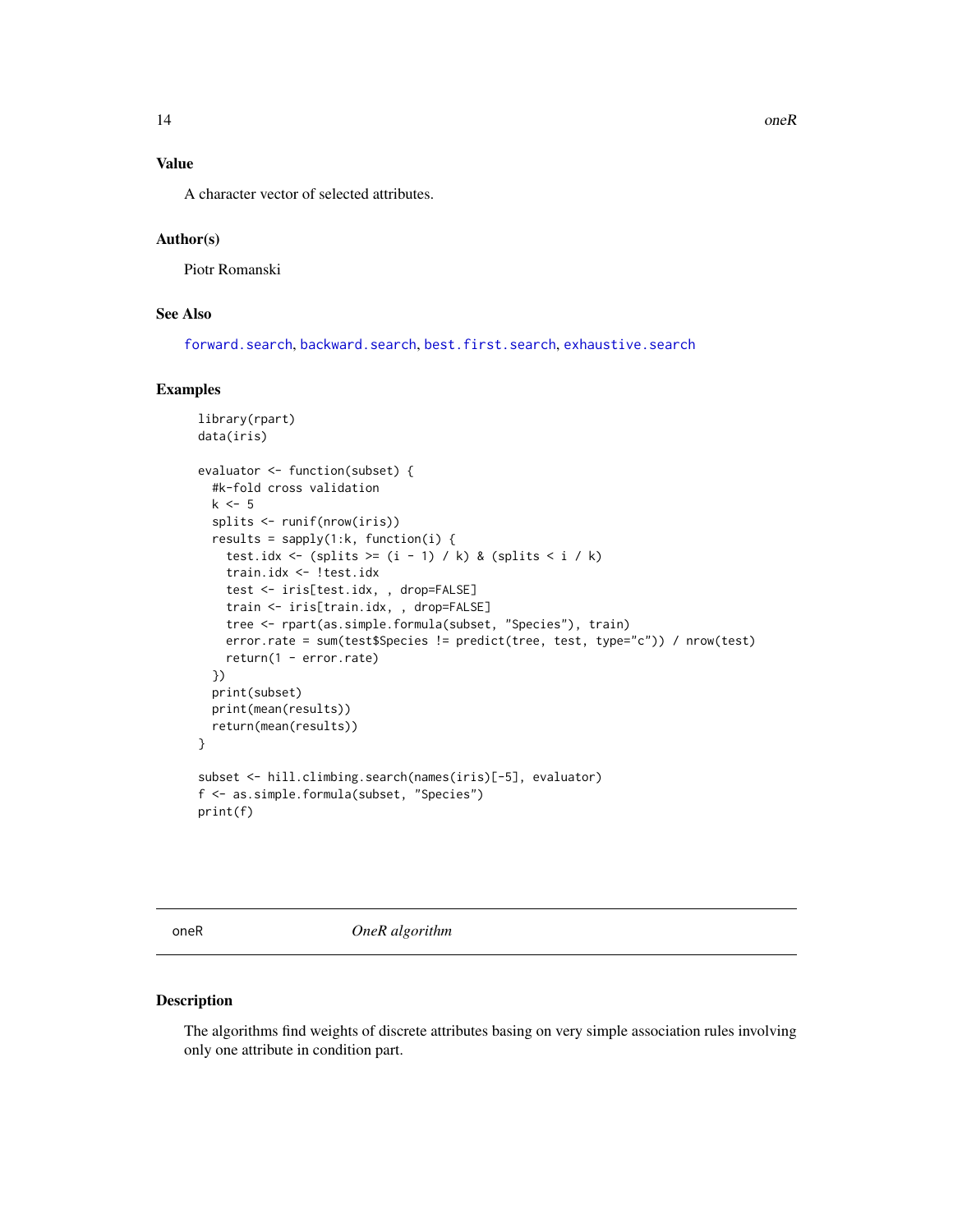## <span id="page-14-0"></span>random.forest.importance 15

## Usage

oneR(formula, data)

#### Arguments

| formula | a symbolic description of a model |
|---------|-----------------------------------|
| data    | data to process                   |

#### Details

The algorithm uses OneR classifier to find out the attributes' weights. For each attribute it creates a simple rule based only on that attribute and then calculates its error rate.

## Value

a data.frame containing the worth of attributes in the first column and their names as row names

#### Author(s)

Piotr Romanski

#### Examples

```
library(mlbench)
data(HouseVotes84)
weights <- oneR(Class~., HouseVotes84)
print(weights)
subset <- cutoff.k(weights, 5)
f <- as.simple.formula(subset, "Class")
print(f)
```
random.forest.importance

*RandomForest filter*

## **Description**

The algorithm finds weights of attributes using RandomForest algorithm.

## Usage

```
random.forest.importance(formula, data, importance.type = 1)
```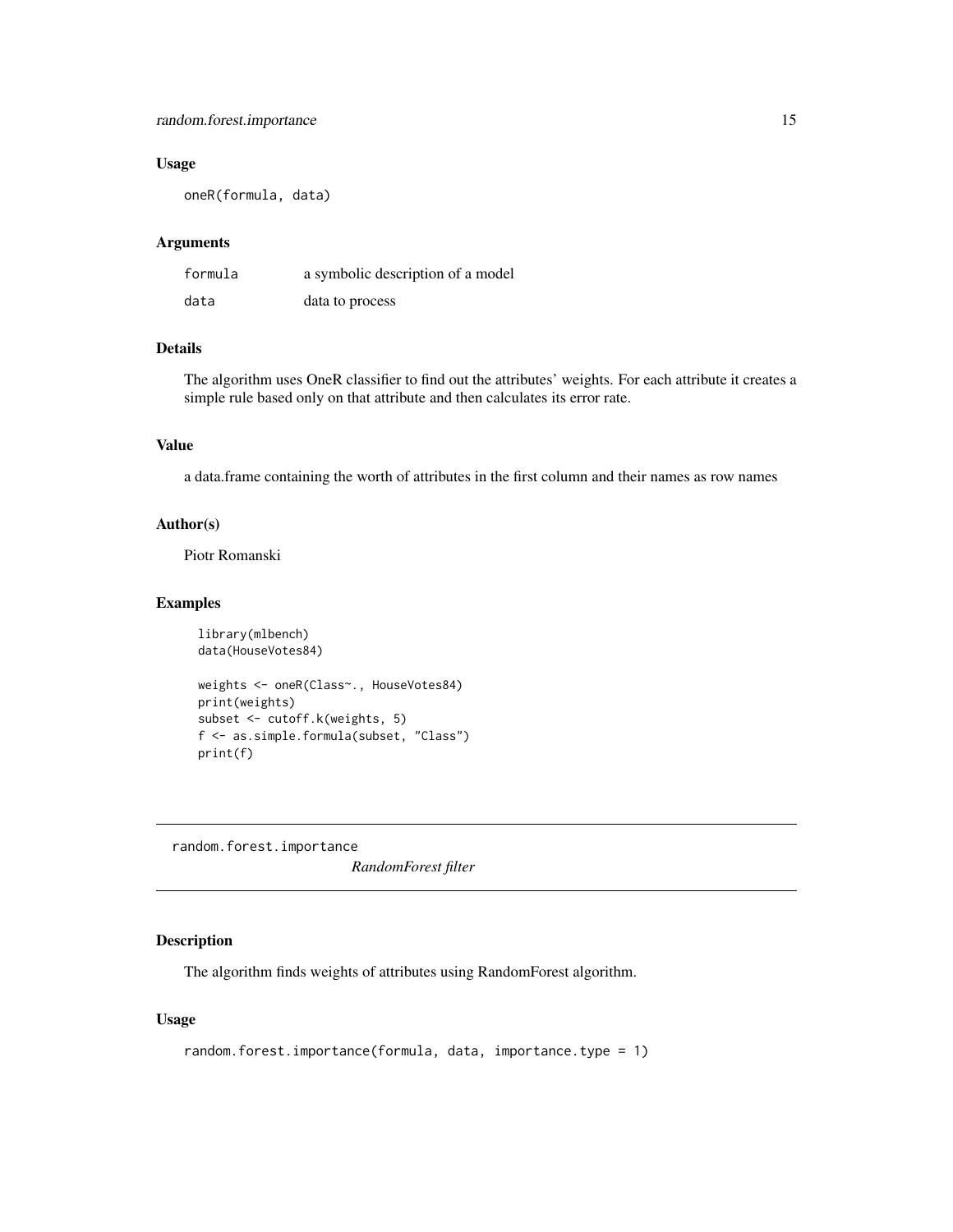16 relief

## Arguments

| formula         | a symbolic description of a model                                                |
|-----------------|----------------------------------------------------------------------------------|
| data            | data to process                                                                  |
| importance.type |                                                                                  |
|                 | either 1 or 2, specifying the type of importance measure $(1)$ =mean decrease in |
|                 | accuracy, 2=mean decrease in node impurity)                                      |

## Details

This is a wrapper for [importance.](#page-0-0)

#### Value

a data.frame containing the worth of attributes in the first column and their names as row names

## Author(s)

Piotr Romanski

## Examples

library(mlbench) data(HouseVotes84)

```
weights <- random.forest.importance(Class~., HouseVotes84, importance.type = 1)
print(weights)
subset <- cutoff.k(weights, 5)
f <- as.simple.formula(subset, "Class")
print(f)
```
relief *RReliefF filter*

## Description

The algorithm finds weights of continous and discrete attributes basing on a distance between instances.

## Usage

```
relief(formula, data, neighbours.count = 5, sample.size = 10)
```
## Arguments

| formula          | a symbolic description of a model                       |  |
|------------------|---------------------------------------------------------|--|
| data             | data to process                                         |  |
| neighbours.count |                                                         |  |
|                  | number of neighbours to find for every sampled instance |  |
| sample.size      | number of instances to sample                           |  |

<span id="page-15-0"></span>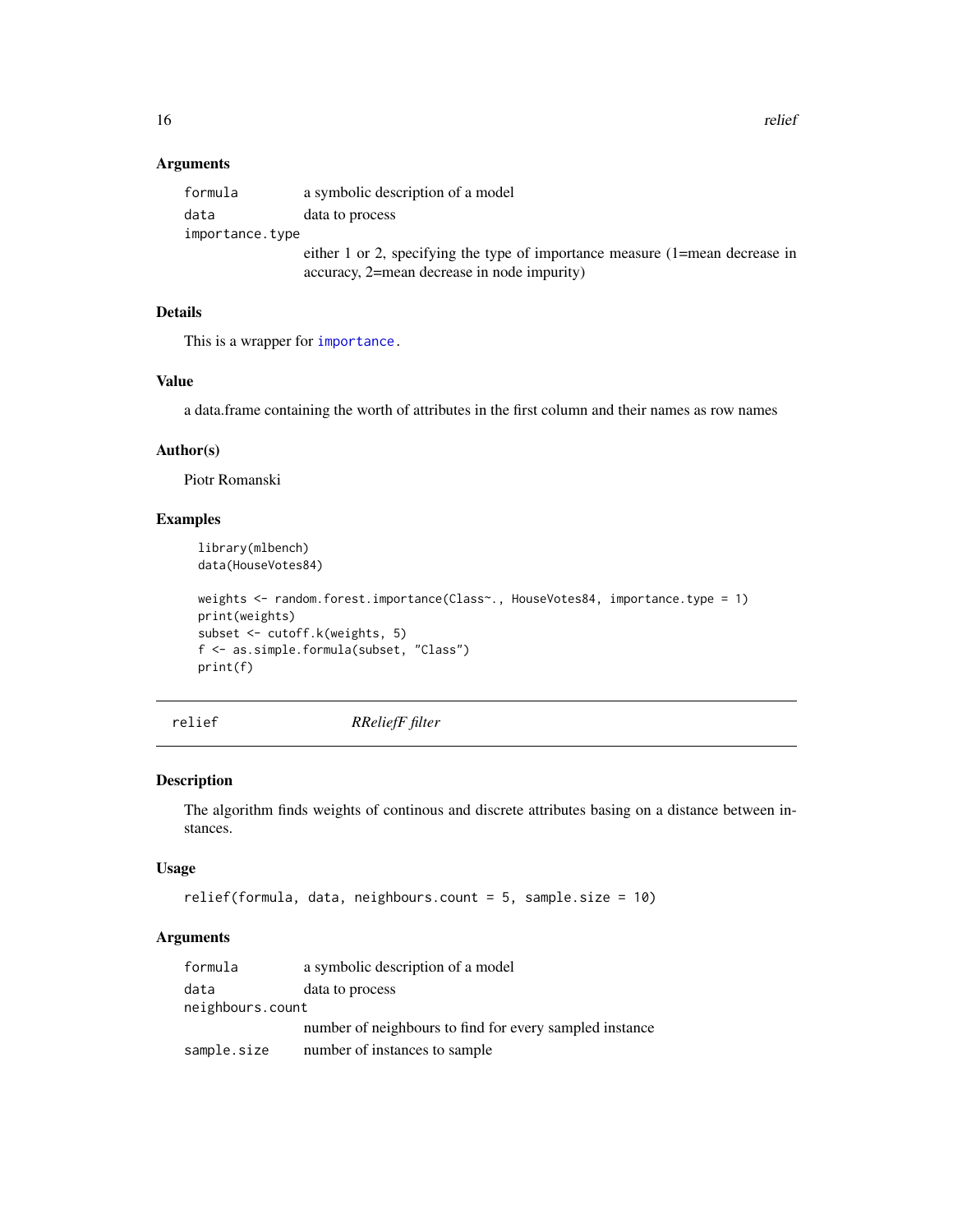#### relief and the set of the set of the set of the set of the set of the set of the set of the set of the set of the set of the set of the set of the set of the set of the set of the set of the set of the set of the set of th

## Details

The algorithm samples instances and finds their nearest hits and misses. Considering that result, it evaluates weights of attributes.

## Value

a data.frame containing the worth of attributes in the first column and their names as row names

#### Author(s)

Piotr Romanski

## References

- -Igor Kononenko: Estimating Attributes: Analysis and Extensions of RELIEF. In: European Conference on Machine Learning, 171-182, 1994.
- -Marko Robnik-Sikonja, Igor Kononenko: An adaptation of Relief for attribute estimation in regression. In: Fourteenth International Conference on Machine Learning, 296-304, 1997.

## Examples

data(iris)

```
weights <- relief(Species~., iris, neighbours.count = 5, sample.size = 20)
print(weights)
subset <- cutoff.k(weights, 2)
f <- as.simple.formula(subset, "Species")
print(f)
```